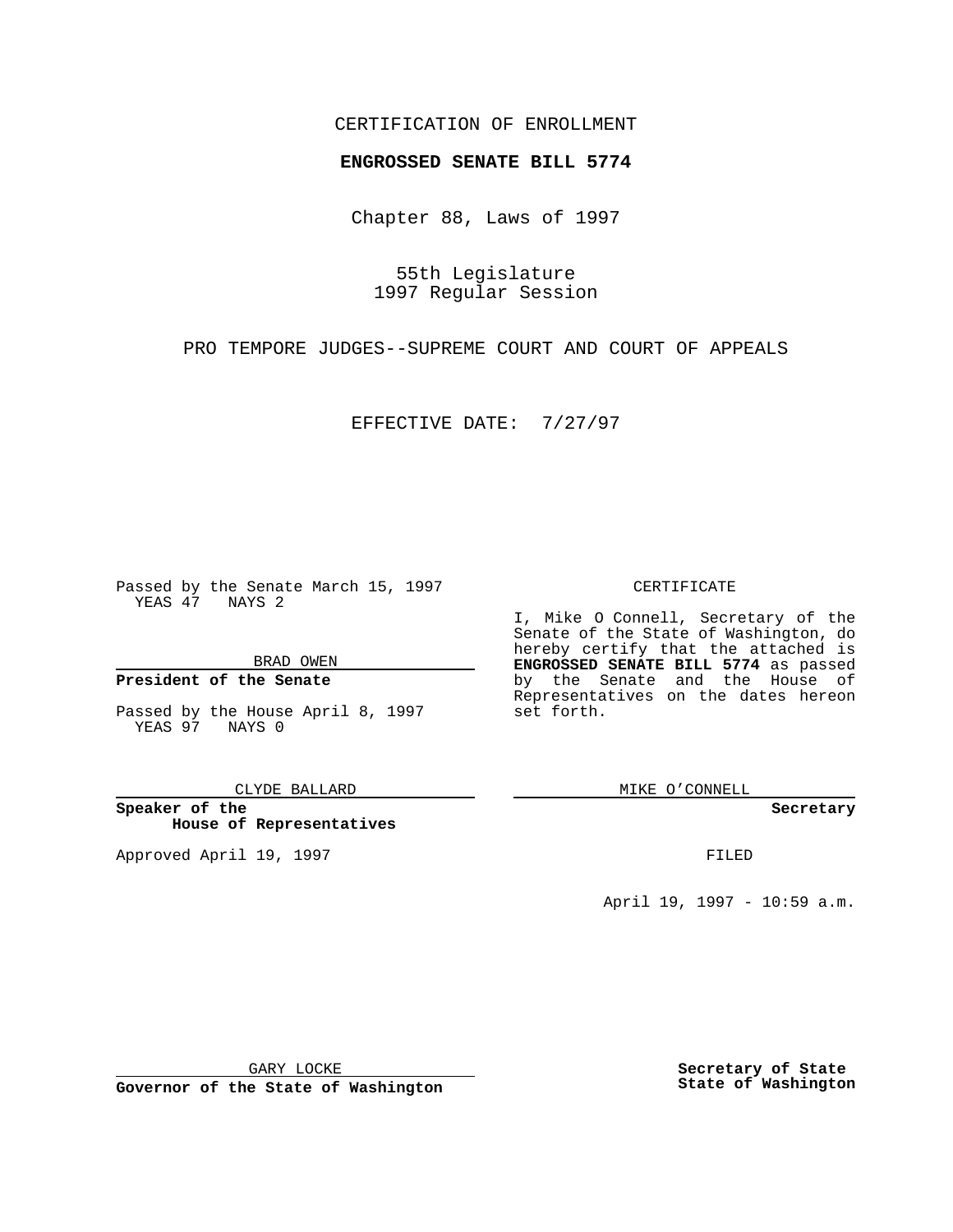### **ENGROSSED SENATE BILL 5774** \_\_\_\_\_\_\_\_\_\_\_\_\_\_\_\_\_\_\_\_\_\_\_\_\_\_\_\_\_\_\_\_\_\_\_\_\_\_\_\_\_\_\_\_\_\_\_

\_\_\_\_\_\_\_\_\_\_\_\_\_\_\_\_\_\_\_\_\_\_\_\_\_\_\_\_\_\_\_\_\_\_\_\_\_\_\_\_\_\_\_\_\_\_\_

Passed Legislature - 1997 Regular Session

**State of Washington 55th Legislature 1997 Regular Session**

**By** Senators Roach, McCaslin, Fairley and Oke; by request of Supreme Court

Read first time 02/12/97. Referred to Committee on Law & Justice.

1 AN ACT Relating to pro tempore judges; amending RCW 2.04.240, 2 2.04.250, 2.06.150, 2.06.160, and 2.10.030; and reenacting and amending 3 RCW 41.40.010.

4 BE IT ENACTED BY THE LEGISLATURE OF THE STATE OF WASHINGTON:

5 **Sec. 1.** RCW 2.04.240 and 1982 c 72 s 1 are each amended to read as 6 follows:

 (1) DECLARATION OF POLICY. Whenever necessary for the prompt and orderly administration of justice, as authorized and empowered by Article IV, section 2(a), Amendment 38, of the state Constitution, a majority of the supreme court may appoint any regularly elected and qualified judge of the court of appeals or the superior court or any retired judge of a court of record in this state to serve as judge pro tempore of the supreme court.

14 (2) If the term of a justice of the supreme court expires with 15 cases or other judicial business pending, the chief justice of the 16 supreme court may appoint the justice to serve as judge pro tempore of 17 the supreme court, whenever necessary for the prompt and orderly 18 administration of justice. No justice may be appointed under this 19 subsection more than one time and no appointment may exceed sixty days.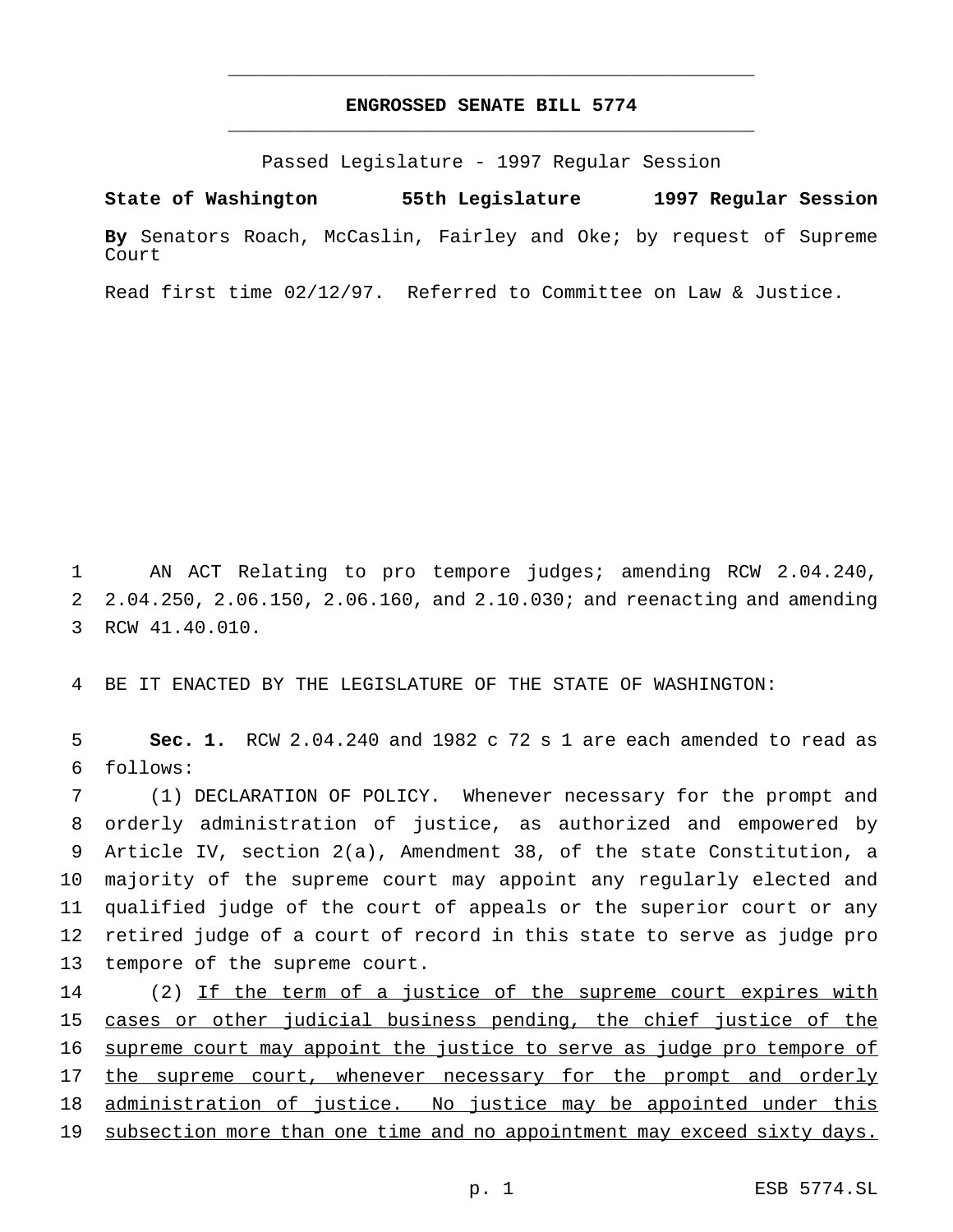1 (3) Before entering upon his or her duties as judge pro tempore of the supreme court, the appointee shall take and subscribe an oath of office as provided for in Article IV, section 28 of the state Constitution.

 **Sec. 2.** RCW 2.04.250 and 1982 c 72 s 2 are each amended to read as follows:

 (1) A judge of the court of appeals or of the superior court serving as a judge pro tempore of the supreme court as provided in RCW 9 2.04.240( $\frac{1}{7}$  as now or hereafter amended,)) shall receive, in addition 10 to his or her regular salary, reimbursement for subsistence, lodging, and travel expenses in accordance with the rates applicable to state 12 officers under RCW 43.03.050 and 43.03.060 ((as now or hereafter 13 amended)).

 (2) A retired judge of a court of record in this state serving as a judge pro tempore of the supreme court as provided in RCW 2.04.240 16 shall receive, in addition to any retirement pay he or she may be receiving, the following compensation and expenses:

 (a) Reimbursement for subsistence, lodging, and travel expenses in accordance with the rates applicable to state officers under RCW 20 43.03.050 and 43.03.060 ((as now or hereafter amended)).

21 (b) During the period of his or her service as a judge pro tempore, an amount equal to the salary of a regularly elected judge of the court 23 in which he or she last served for such period diminished by the amount 24 of retirement pay accrued to him or her for such period.

 (3) Whenever a superior court judge is appointed to serve as judge pro tempore of the supreme court and a visiting judge is assigned to 27 replace him or her, subsistence, lodging, and travel expenses incurred by such visiting judge as a result of such assignment shall be paid in accordance with the rates applicable to state officers under RCW 30 43.03.050 and 43.03.060 ((as now or hereafter amended)), upon application of such judge from the appropriation of the supreme court. 32 (4) A justice appointed as judge pro tempore of the supreme court under RCW 2.04.240(2) shall continue to receive compensation in accordance with the rates applicable to the justice immediately before 35 the expiration of the term.

 (5) The provisions of RCW 2.04.240(1) and 2.04.250 (1) through (3) shall not be construed as impairing or enlarging any right or privilege

# ESB 5774.SL p. 2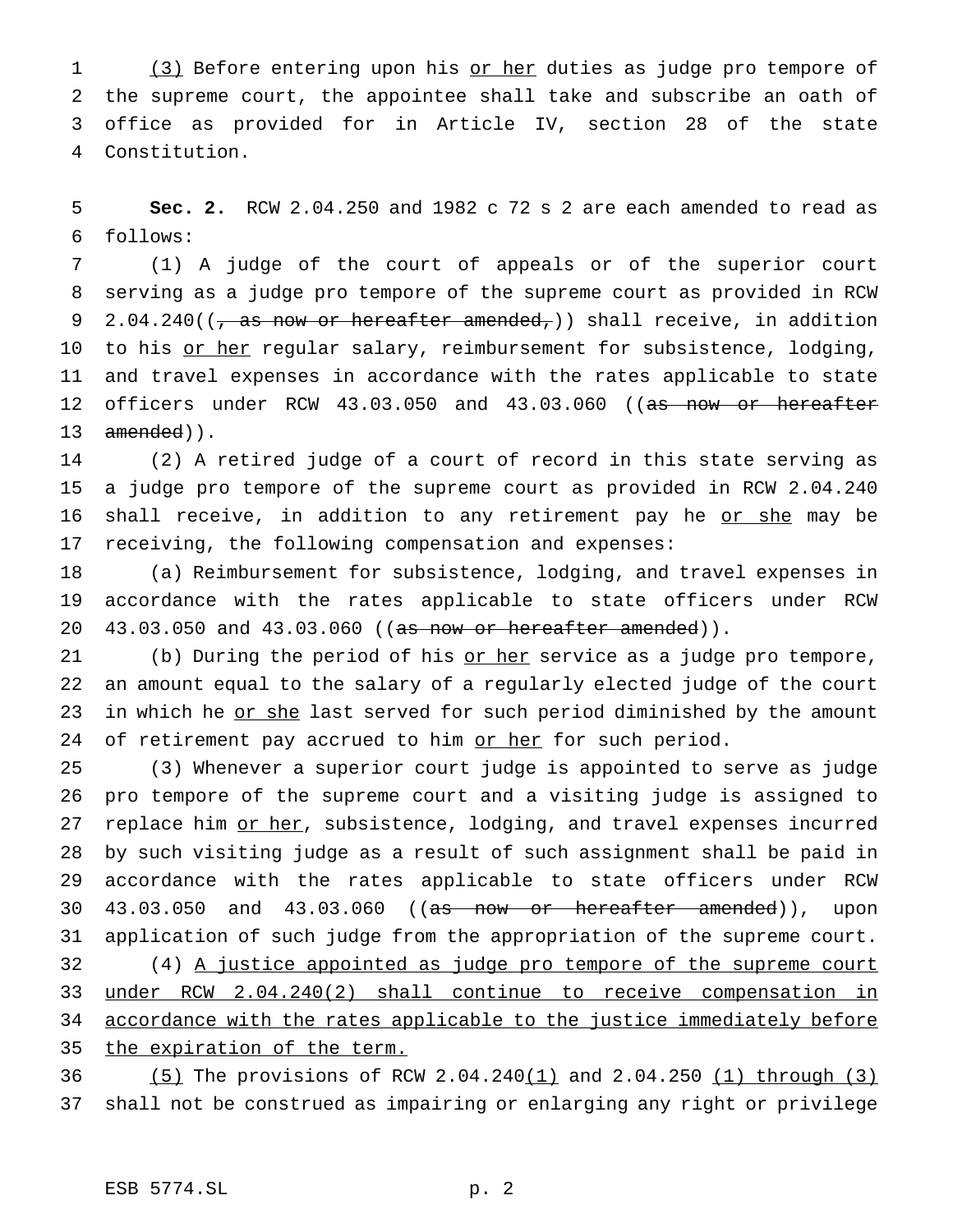1 acquired in any retirement or pension system by any judge or his or her dependents.

 **Sec. 3.** RCW 2.06.150 and 1977 ex.s. c 49 s 2 are each amended to read as follows:

 (1) Whenever necessary for the prompt and orderly administration of justice, the chief justice of the supreme court of the state of Washington may appoint any regularly elected and qualified judge of the superior court or any retired judge of a court of record in this state to serve as judge pro tempore of the court of appeals: PROVIDED, HOWEVER, That no judge pro tempore appointed to serve on the court of appeals may serve more than ninety days in any one year.

12 (2) If the term of a judge of the court of appeals expires with 13 cases or other judicial business pending, the chief justice of the 14 supreme court of the state of Washington, upon the recommendation of the chief presiding judge of the court of appeals, may appoint the 16 judge to serve as judge pro tempore of the court of appeals, whenever 17 necessary for the prompt and orderly administration of justice. No judge may be appointed under this subsection more than one time and no appointment may exceed sixty days.

20 (3) Before entering upon his or her duties as judge pro tempore of the court of appeals, the appointee shall take and subscribe an oath of office as provided for in Article IV, section 28 of the state Constitution.

 **Sec. 4.** RCW 2.06.160 and 1981 c 186 s 2 are each amended to read as follows:

 (1) A judge of a court of record serving as a judge pro tempore of the court of appeals, as provided in RCW 2.06.150, shall receive, in 28 addition to his or her regular salary, reimbursement for subsistence, lodging, and travel expenses in accordance with the rates applicable to 30 state officers under RCW 43.03.050 and 43.03.060 ((as now or hereafter 31 amended)).

 (2) A retired judge of a court of record in this state serving as a judge pro tempore of the court of appeals, as provided in RCW 34 2.06.150, shall receive, in addition to any retirement pay he or she may be receiving, the following compensation and expenses: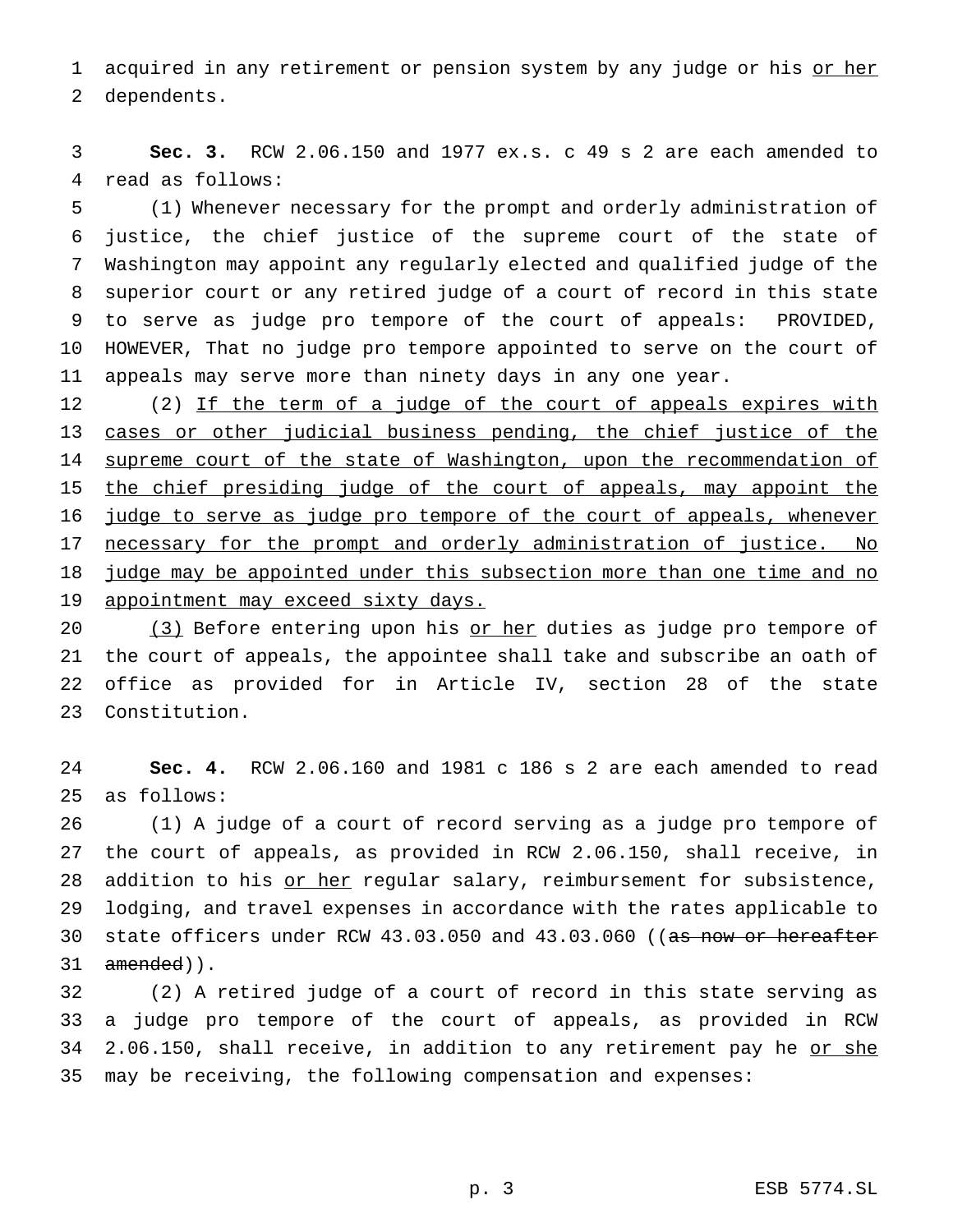(a) Reimbursement for subsistence, lodging, and travel expenses in accordance with the rates applicable to state officers under RCW 3 43.03.050 and 43.03.060 ((as now or hereafter amended)); and

4 (b) During the period of his or her service as judge pro tempore, 5 he or she shall receive as compensation sixty percent of one-two hundred and fiftieth of the annual salary of a court of appeals judge for each day of service: PROVIDED, HOWEVER, That the total amount of combined compensation received as salary and retirement by any judge in any calendar year shall not exceed the yearly salary of a full time judge.

 (3) Whenever a judge of a court of record is appointed to serve as judge pro tempore of the court of appeals and a visiting judge is 13 assigned to replace him or her, subsistence, lodging, and travel expenses incurred by such visiting judge as a result of such assignment shall be paid in accordance with the rates applicable to state officers 16 under RCW 43.03.050 and 43.03.060 ((as now or hereafter amended)), upon application of such judge from the appropriation of the court of appeals.

19 (4) A judge appointed as judge pro tempore of the court of appeals under RCW 2.06.150(2) shall continue to receive compensation in 21 accordance with the rates applicable to the judge immediately before 22 the expiration of the term.

23 (5) The provisions of RCW 2.06.150(1) and 2.06.160 (1) through (3) shall not be construed as impairing or enlarging any right or privilege 25 acquired in any retirement or pension system by any judge or his or her dependents.

 **Sec. 5.** RCW 2.10.030 and 1988 c 109 s 1 are each amended to read as follows:

 (1) "Retirement system" means the "Washington judicial retirement system" provided herein.

 (2) "Judge" means a person elected or appointed to serve as judge of a court of record as provided in chapters 2.04, 2.06, and 2.08 RCW. 33 ((Said word shall)) "Judge" does not include a person serving as a 34 judge pro tempore except for a judge pro tempore appointed under RCW 2.04.240(2) or 2.06.150(2).

 (3) "Retirement board" means the "Washington judicial retirement board" established herein.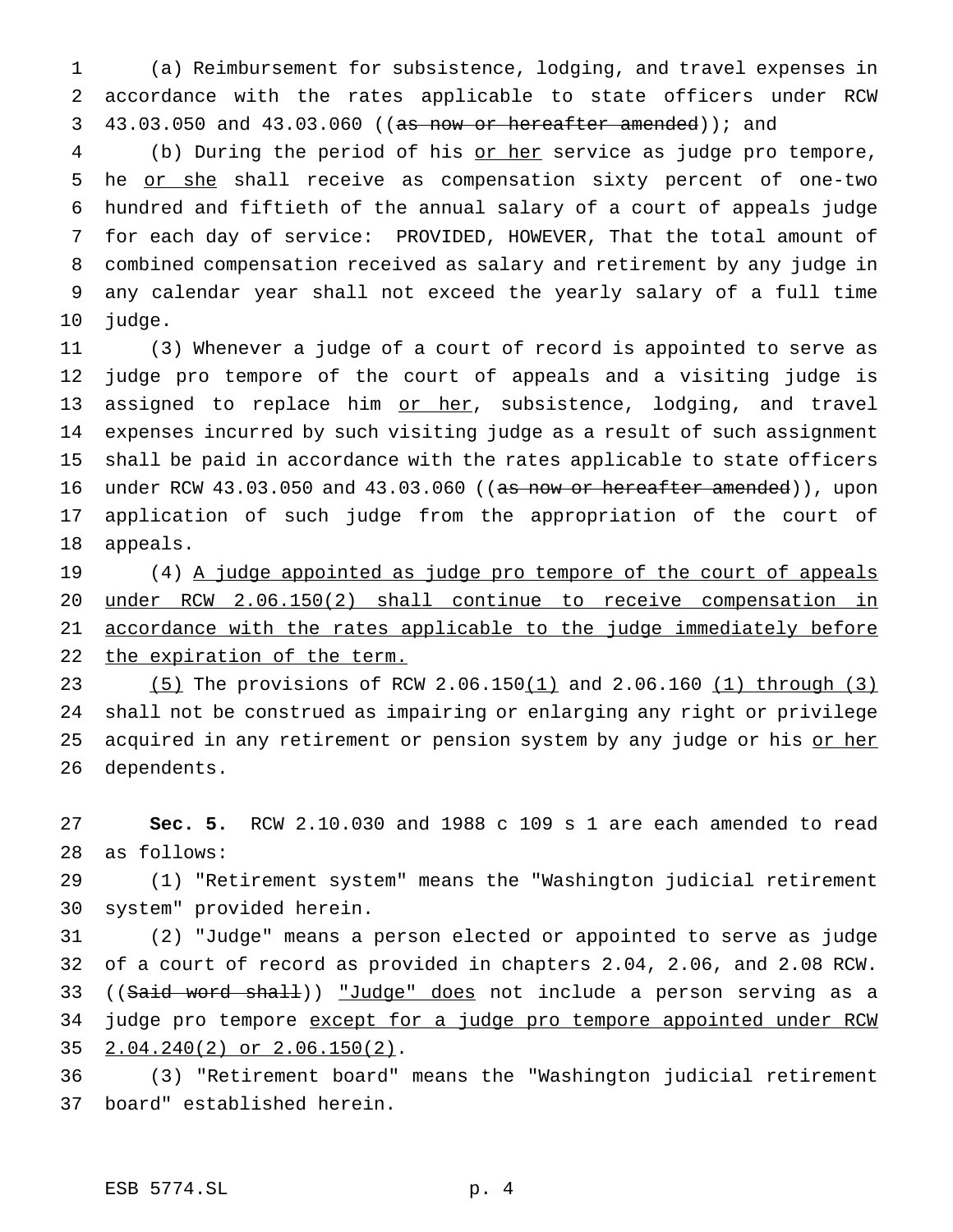(4) "Surviving spouse" means the surviving widow or widower of a 2 judge. ((The word shall)) "Surviving spouse" does not include the divorced spouse of a judge.

 (5) "Retirement fund" means the "Washington judicial retirement fund" established herein.

 (6) "Beneficiary" means any person in receipt of a retirement allowance, disability allowance or any other benefit described herein.

 (7) "Monthly salary" means the monthly salary of the position held by the judge.

 (8) "Service" means all periods of time served as a judge, as herein defined. Any calendar month at the beginning or end of a term in which ten or more days are served shall be counted as a full month of service: PROVIDED, That no more than one month's service may be granted for any one calendar month. Only months of service will be counted in the computation of any retirement allowance or other benefit provided for in this chapter. Years of service shall be determined by dividing the total months of service by twelve. Any fraction of a year of service as so determined shall be taken into account in the computation of such retirement allowance or benefit.

 (9) "Final average salary" means (a) for a judge in service in the same court for a minimum of twelve consecutive months preceding the date of retirement, the salary attached to the position held by the judge immediately prior to retirement; (b) for any other judge, the average monthly salary paid over the highest twenty-four month period in the last ten years of service.

 (10) "Retirement allowance" for the purpose of applying cost of 27 living increases or decreases (( $\frac{1}{n+1}$ )) includes retirement allowances, disability allowances and survivorship benefit.

29 (11) "Index" ((shall)) means for any calendar year, that year's annual average consumer price index for urban wage earners and clerical workers, all items (1957-1959 equal one hundred) -- compiled by the bureau of labor statistics, United States department of labor.

 (12) "Accumulated contributions" means the total amount deducted from the judge's monthly salary pursuant to RCW 2.10.090, together with the regular interest thereon from July 1, 1988, as determined by the director of the department of retirement systems.

 **Sec. 6.** RCW 41.40.010 and 1995 c 345 s 10, 1995 c 286 s 1, and 1995 c 244 s 3 are each reenacted and amended to read as follows: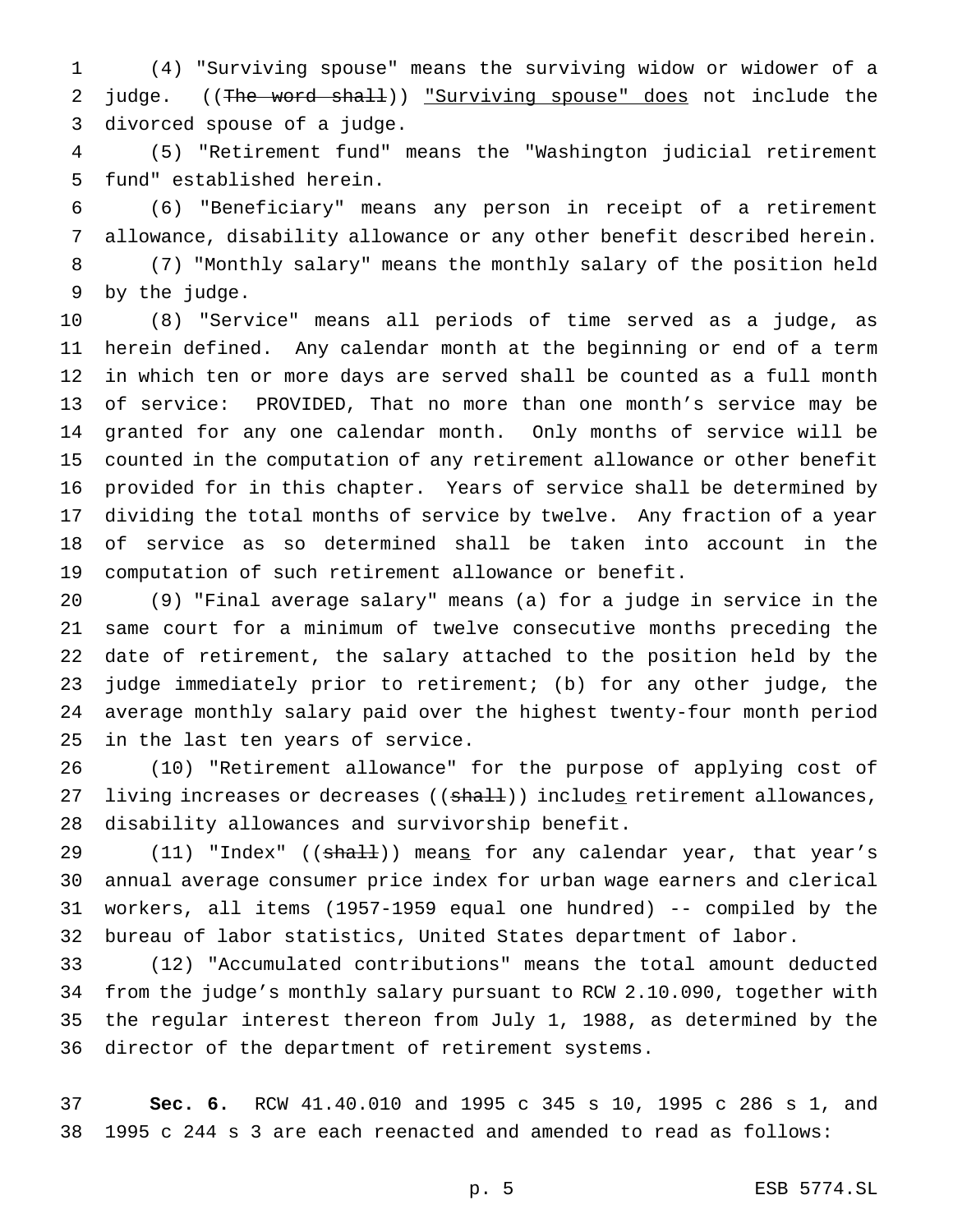As used in this chapter, unless a different meaning is plainly required by the context:

 (1) "Retirement system" means the public employees' retirement system provided for in this chapter.

 (2) "Department" means the department of retirement systems created in chapter 41.50 RCW.

 (3) "State treasurer" means the treasurer of the state of Washington.

 (4)(a) "Employer" for plan I members, means every branch, department, agency, commission, board, and office of the state, any political subdivision or association of political subdivisions of the state admitted into the retirement system, and legal entities authorized by RCW 35.63.070 and 36.70.060 or chapter 39.34 RCW; and the term shall also include any labor guild, association, or organization the membership of a local lodge or division of which is comprised of at least forty percent employees of an employer (other than such labor guild, association, or organization) within this chapter. The term may also include any city of the first class that has its own retirement system.

 (b) "Employer" for plan II members, means every branch, department, agency, commission, board, and office of the state, and any political subdivision and municipal corporation of the state admitted into the retirement system, including public agencies created pursuant to RCW 35.63.070, 36.70.060, and 39.34.030.

 (5) "Member" means any employee included in the membership of the retirement system, as provided for in RCW 41.40.023. RCW 41.26.045 does not prohibit a person otherwise eligible for membership in the retirement system from establishing such membership effective when he or she first entered an eligible position.

(6) "Original member" of this retirement system means:

 (a) Any person who became a member of the system prior to April 1, 1949;

 (b) Any person who becomes a member through the admission of an employer into the retirement system on and after April 1, 1949, and prior to April 1, 1951;

 (c) Any person who first becomes a member by securing employment with an employer prior to April 1, 1951, provided the member has rendered at least one or more years of service to any employer prior to October 1, 1947;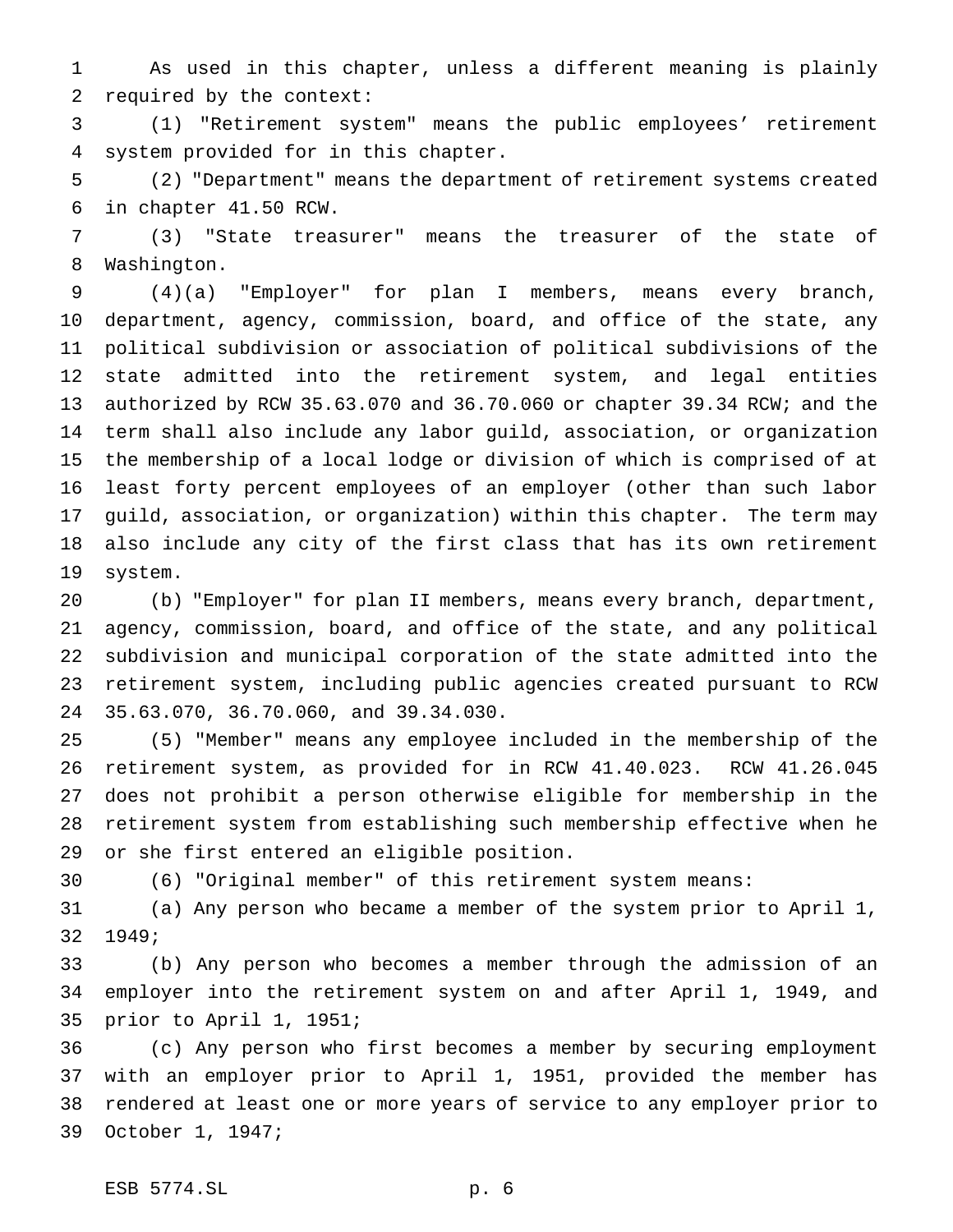(d) Any person who first becomes a member through the admission of an employer into the retirement system on or after April 1, 1951, provided, such person has been in the regular employ of the employer for at least six months of the twelve-month period preceding the said admission date;

 (e) Any member who has restored all contributions that may have been withdrawn as provided by RCW 41.40.150 and who on the effective date of the individual's retirement becomes entitled to be credited with ten years or more of membership service except that the provisions relating to the minimum amount of retirement allowance for the member upon retirement at age seventy as found in RCW 41.40.190(4) shall not 12 apply to the member;

 (f) Any member who has been a contributor under the system for two or more years and who has restored all contributions that may have been withdrawn as provided by RCW 41.40.150 and who on the effective date of the individual's retirement has rendered five or more years of service for the state or any political subdivision prior to the time of the admission of the employer into the system; except that the provisions relating to the minimum amount of retirement allowance for the member upon retirement at age seventy as found in RCW 41.40.190(4) shall not apply to the member.

 (7) "New member" means a person who becomes a member on or after April 1, 1949, except as otherwise provided in this section.

 (8)(a) "Compensation earnable" for plan I members, means salaries or wages earned during a payroll period for personal services and where the compensation is not all paid in money, maintenance compensation shall be included upon the basis of the schedules established by the member's employer.

 (i) "Compensation earnable" for plan I members also includes the following actual or imputed payments, which are not paid for personal services:

 (A) Retroactive payments to an individual by an employer on reinstatement of the employee in a position, or payments by an employer to an individual in lieu of reinstatement in a position which are awarded or granted as the equivalent of the salary or wage which the individual would have earned during a payroll period shall be considered compensation earnable and the individual shall receive the equivalent service credit;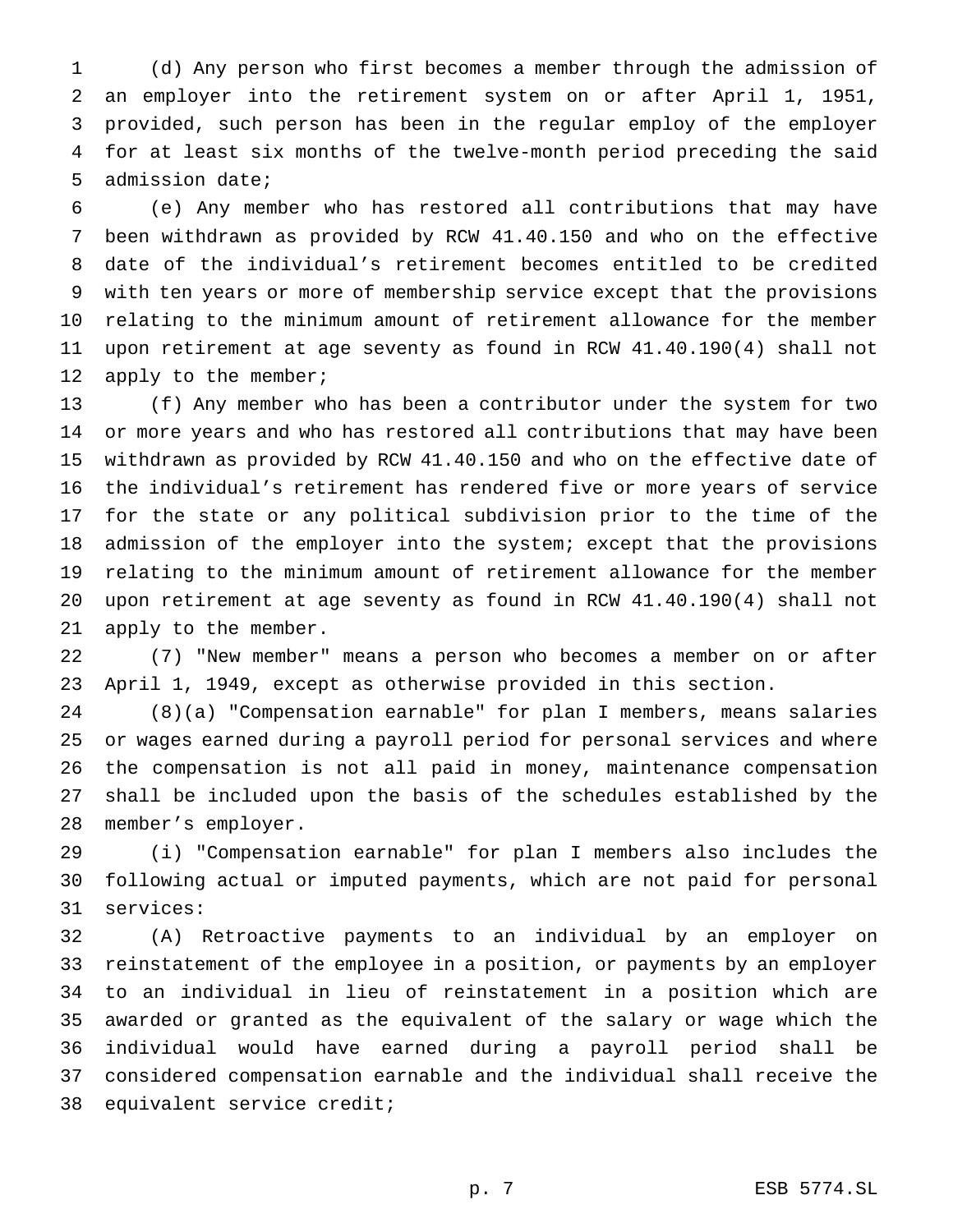(B) If a leave of absence is taken by an individual for the purpose of serving in the state legislature, the salary which would have been received for the position from which the leave of absence was taken, shall be considered as compensation earnable if the employee's contribution is paid by the employee and the employer's contribution is paid by the employer or employee;

 (C) Assault pay only as authorized by RCW 27.04.100, 72.01.045, and 72.09.240;

 (D) Compensation that a member would have received but for a disability occurring in the line of duty only as authorized by RCW 41.40.038;

 (E) Compensation that a member receives due to participation in the leave sharing program only as authorized by RCW 41.04.650 through 41.04.670; and

 (F) Compensation that a member receives for being in standby status. For the purposes of this section, a member is in standby status when not being paid for time actually worked and the employer requires the member to be prepared to report immediately for work, if the need arises, although the need may not arise. Standby compensation is regular salary for the purposes of RCW 41.50.150(2).

(ii) "Compensation earnable" does not include:

 (A) Remuneration for unused sick leave authorized under RCW 41.04.340, 28A.400.210, or 28A.310.490;

 (B) Remuneration for unused annual leave in excess of thirty days as authorized by RCW 43.01.044 and 43.01.041.

 (b) "Compensation earnable" for plan II members, means salaries or wages earned by a member during a payroll period for personal services, including overtime payments, and shall include wages and salaries deferred under provisions established pursuant to sections 403(b), 414(h), and 457 of the United States Internal Revenue Code, but shall exclude nonmoney maintenance compensation and lump sum or other payments for deferred annual sick leave, unused accumulated vacation, unused accumulated annual leave, or any form of severance pay.

 "Compensation earnable" for plan II members also includes the following actual or imputed payments, which are not paid for personal services:

 (i) Retroactive payments to an individual by an employer on reinstatement of the employee in a position, or payments by an employer to an individual in lieu of reinstatement in a position which are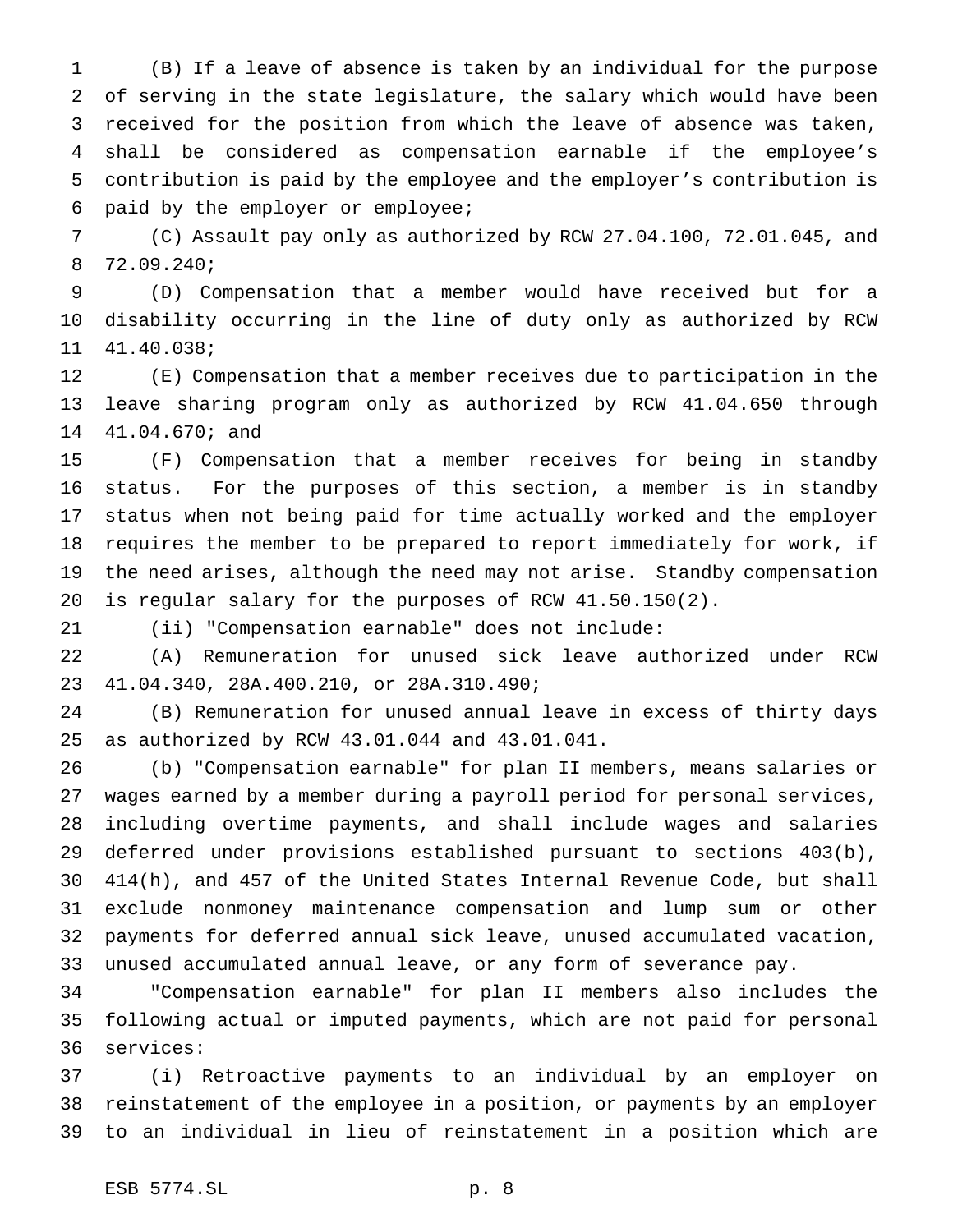awarded or granted as the equivalent of the salary or wage which the individual would have earned during a payroll period shall be considered compensation earnable to the extent provided above, and the individual shall receive the equivalent service credit;

 (ii) In any year in which a member serves in the legislature, the member shall have the option of having such member's compensation earnable be the greater of:

 (A) The compensation earnable the member would have received had such member not served in the legislature; or

 (B) Such member's actual compensation earnable received for nonlegislative public employment and legislative service combined. Any additional contributions to the retirement system required because 13 compensation earnable under  $((\overline{(b)}(\overline{i};\overline{i})\overline{(B)}}))$  (b)(ii)(A) of this 14 subsection is greater than compensation earnable under  $((+b)+(i+1))$  $(b)(ii)(B)$  of this subsection shall be paid by the member for both member and employer contributions;

 (iii) Assault pay only as authorized by RCW 27.04.100, 72.01.045, and 72.09.240;

 (iv) Compensation that a member would have received but for a disability occurring in the line of duty only as authorized by RCW 41.40.038;

 (v) Compensation that a member receives due to participation in the leave sharing program only as authorized by RCW 41.04.650 through 41.04.670; and

 (vi) Compensation that a member receives for being in standby status. For the purposes of this section, a member is in standby status when not being paid for time actually worked and the employer requires the member to be prepared to report immediately for work, if the need arises, although the need may not arise. Standby compensation is regular salary for the purposes of RCW 41.50.150(2).

 (9)(a) "Service" for plan I members, except as provided in RCW 41.40.088, means periods of employment in an eligible position or positions for one or more employers rendered to any employer for which compensation is paid, and includes time spent in office as an elected or appointed official of an employer. Compensation earnable earned in full time work for seventy hours or more in any given calendar month shall constitute one service credit month except as provided in RCW 41.40.088. Compensation earnable earned for less than seventy hours in any calendar month shall constitute one-quarter service credit month of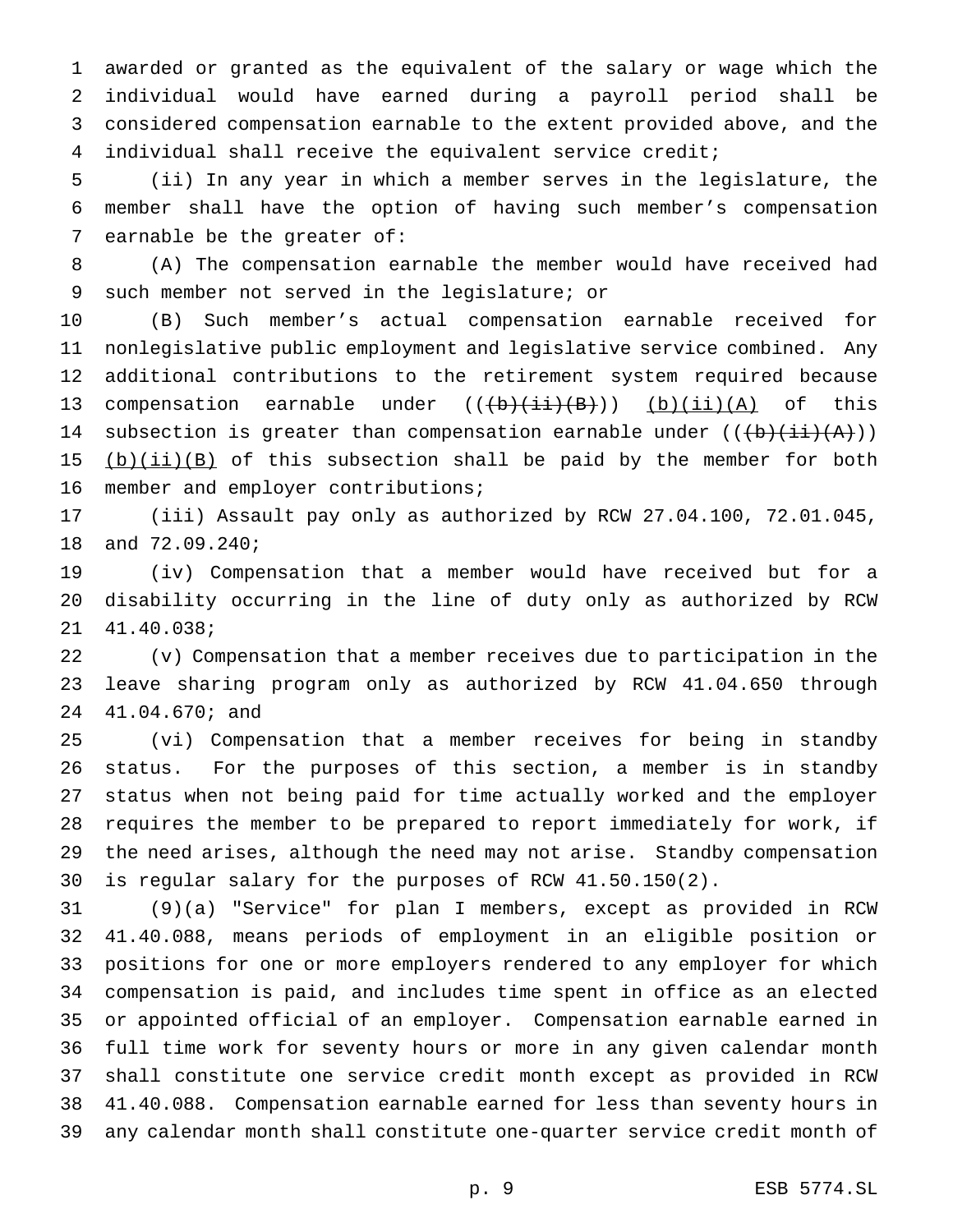service except as provided in RCW 41.40.088. Only service credit months and one-quarter service credit months shall be counted in the computation of any retirement allowance or other benefit provided for in this chapter. Any fraction of a year of service shall be taken into account in the computation of such retirement allowance or benefits. Time spent in standby status, whether compensated or not, is not service.

 (i) Service by a state employee officially assigned by the state on a temporary basis to assist another public agency, shall be considered as service as a state employee: PROVIDED, That service to any other public agency shall not be considered service as a state employee if such service has been used to establish benefits in any other public retirement system.

 (ii) An individual shall receive no more than a total of twelve service credit months of service during any calendar year. If an individual is employed in an eligible position by one or more employers the individual shall receive no more than one service credit month during any calendar month in which multiple service for seventy or more hours is rendered.

 (iii) A school district employee may count up to forty-five days of sick leave as creditable service solely for the purpose of determining eligibility to retire under RCW 41.40.180 as authorized by RCW 28A.400.300. For purposes of plan I "forty-five days" as used in RCW 28A.400.300 is equal to two service credit months. Use of less than forty-five days of sick leave is creditable as allowed under this subsection as follows:

 (A) Less than twenty-two days equals one-quarter service credit month;

(B) Twenty-two days equals one service credit month;

 (C) More than twenty-two days but less than forty-five days equals one and one-quarter service credit month.

 (b) "Service" for plan II members, means periods of employment by a member in an eligible position or positions for one or more employers for which compensation earnable is paid. Compensation earnable earned for ninety or more hours in any calendar month shall constitute one service credit month except as provided in RCW 41.40.088. Compensation earnable earned for at least seventy hours but less than ninety hours in any calendar month shall constitute one-half service credit month of service. Compensation earnable earned for less than seventy hours in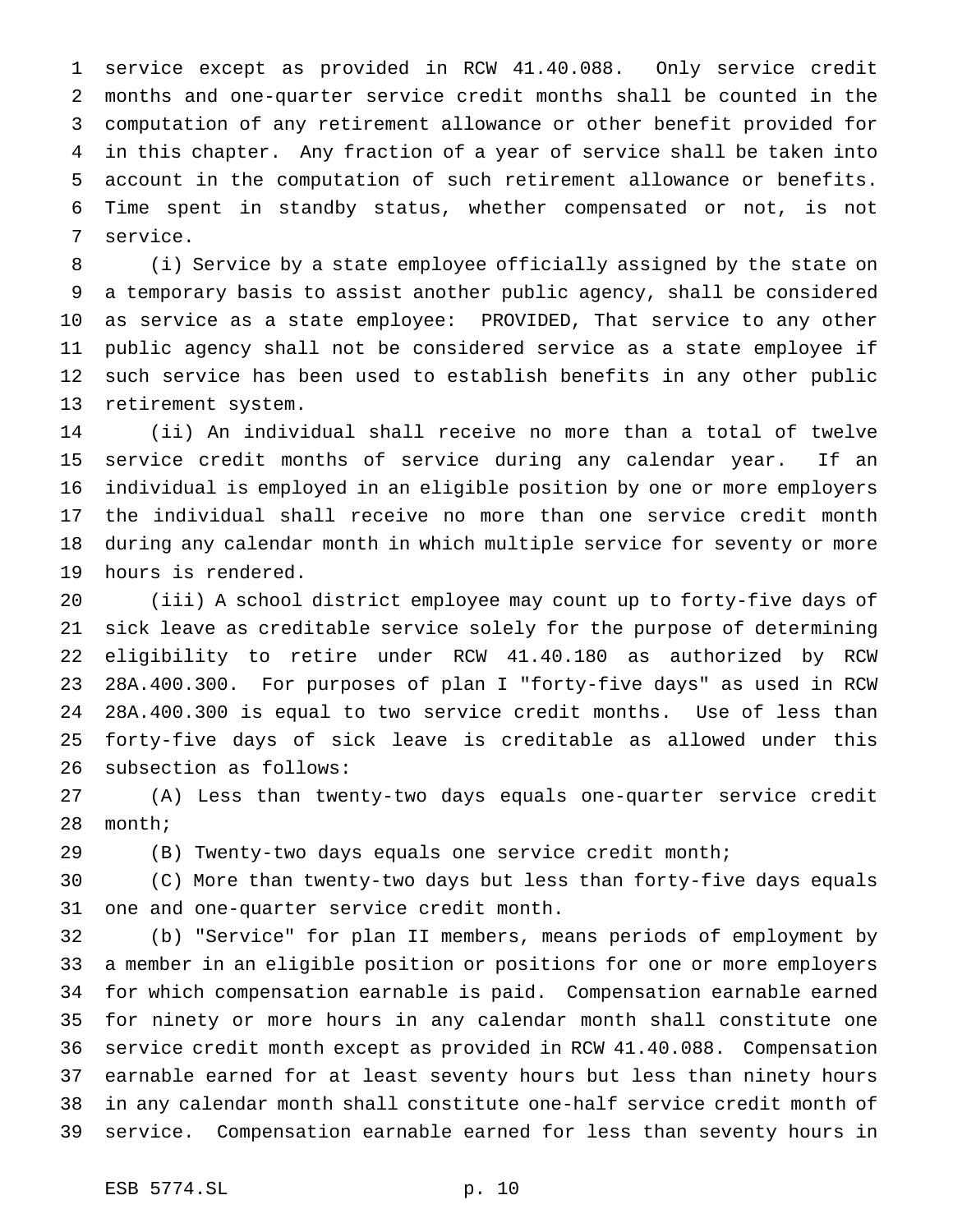any calendar month shall constitute one-quarter service credit month of service. Time spent in standby status, whether compensated or not, is not service.

 Any fraction of a year of service shall be taken into account in the computation of such retirement allowance or benefits.

 (i) Service in any state elective position shall be deemed to be full time service, except that persons serving in state elective positions who are members of the teachers' retirement system or law enforcement officers' and fire fighters' retirement system at the time of election or appointment to such position may elect to continue membership in the teachers' retirement system or law enforcement officers' and fire fighters' retirement system.

 (ii) A member shall receive a total of not more than twelve service credit months of service for such calendar year. If an individual is employed in an eligible position by one or more employers the individual shall receive no more than one service credit month during any calendar month in which multiple service for ninety or more hours is rendered.

 (iii) Up to forty-five days of sick leave may be creditable as service solely for the purpose of determining eligibility to retire under RCW 41.40.180 as authorized by RCW 28A.400.300. For purposes of plan II "forty-five days" as used in RCW 28A.400.300 is equal to two service credit months. Use of less than forty-five days of sick leave is creditable as allowed under this subsection as follows:

(A) Less than eleven days equals one-quarter service credit month;

 (B) Eleven or more days but less than twenty-two days equals one-half service credit month;

(C) Twenty-two days equals one service credit month;

 (D) More than twenty-two days but less than thirty-three days equals one and one-quarter service credit month;

 (E) Thirty-three or more days but less than forty-five days equals one and one-half service credit month.

 (10) "Service credit year" means an accumulation of months of service credit which is equal to one when divided by twelve.

 (11) "Service credit month" means a month or an accumulation of months of service credit which is equal to one.

 (12) "Prior service" means all service of an original member rendered to any employer prior to October 1, 1947.

(13) "Membership service" means:

p. 11 ESB 5774.SL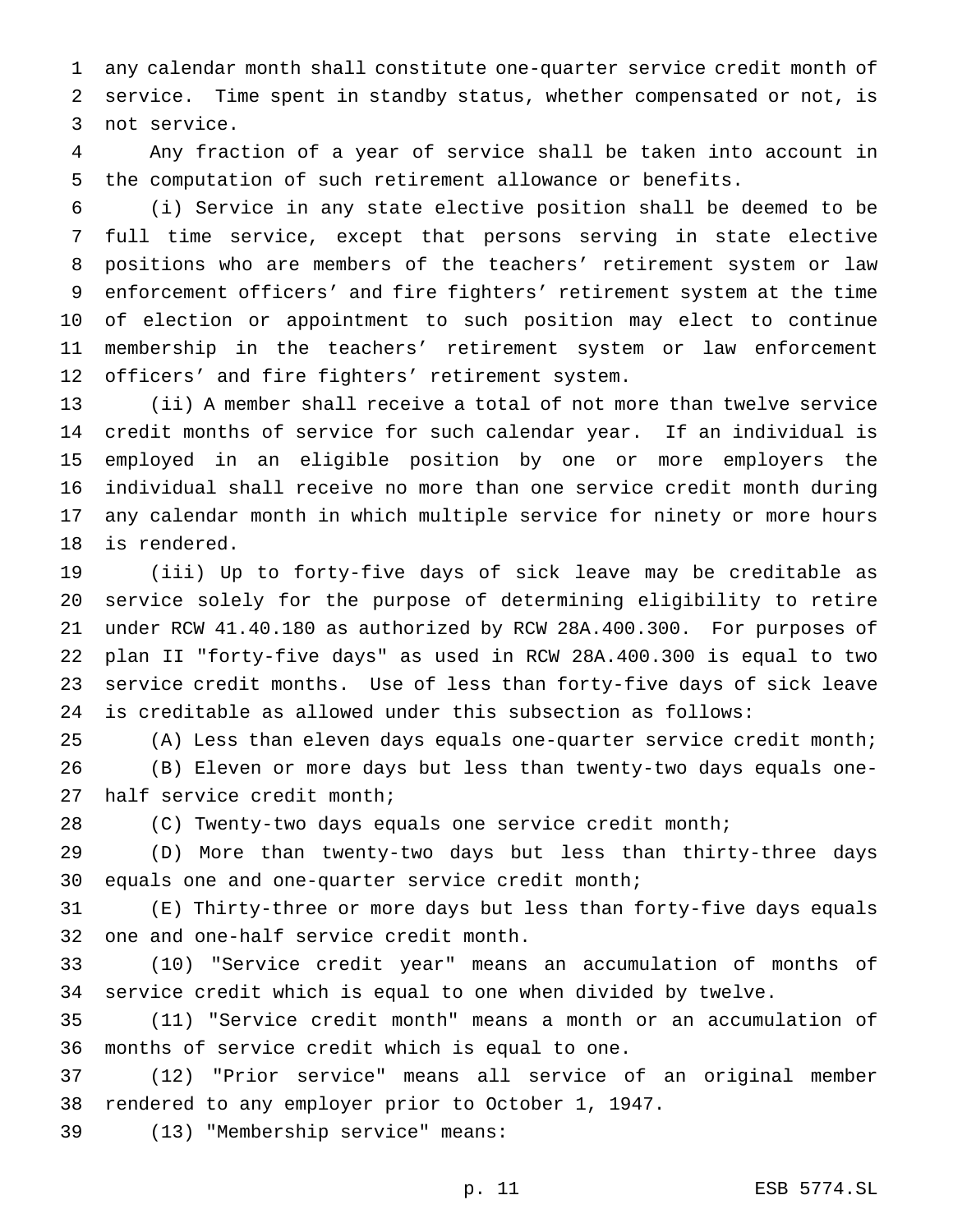(a) All service rendered, as a member, after October 1, 1947;

 (b) All service after October 1, 1947, to any employer prior to the time of its admission into the retirement system for which member and employer contributions, plus interest as required by RCW 41.50.125, have been paid under RCW 41.40.056 or 41.40.057;

 (c) Service not to exceed six consecutive months of probationary service rendered after April 1, 1949, and prior to becoming a member, in the case of any member, upon payment in full by such member of the total amount of the employer's contribution to the retirement fund which would have been required under the law in effect when such probationary service was rendered if the member had been a member during such period, except that the amount of the employer's contribution shall be calculated by the director based on the first month's compensation earnable as a member;

 (d) Service not to exceed six consecutive months of probationary service, rendered after October 1, 1947, and before April 1, 1949, and prior to becoming a member, in the case of any member, upon payment in full by such member of five percent of such member's salary during said period of probationary service, except that the amount of the employer's contribution shall be calculated by the director based on the first month's compensation earnable as a member.

 (14)(a) "Beneficiary" for plan I members, means any person in receipt of a retirement allowance, pension or other benefit provided by this chapter.

 (b) "Beneficiary" for plan II members, means any person in receipt of a retirement allowance or other benefit provided by this chapter resulting from service rendered to an employer by another person.

 (15) "Regular interest" means such rate as the director may determine.

 (16) "Accumulated contributions" means the sum of all contributions standing to the credit of a member in the member's individual account, including any amount paid under RCW 41.50.165(2), together with the regular interest thereon.

 (17)(a) "Average final compensation" for plan I members, means the annual average of the greatest compensation earnable by a member during any consecutive two year period of service credit months for which service credit is allowed; or if the member has less than two years of service credit months then the annual average compensation earnable during the total years of service for which service credit is allowed.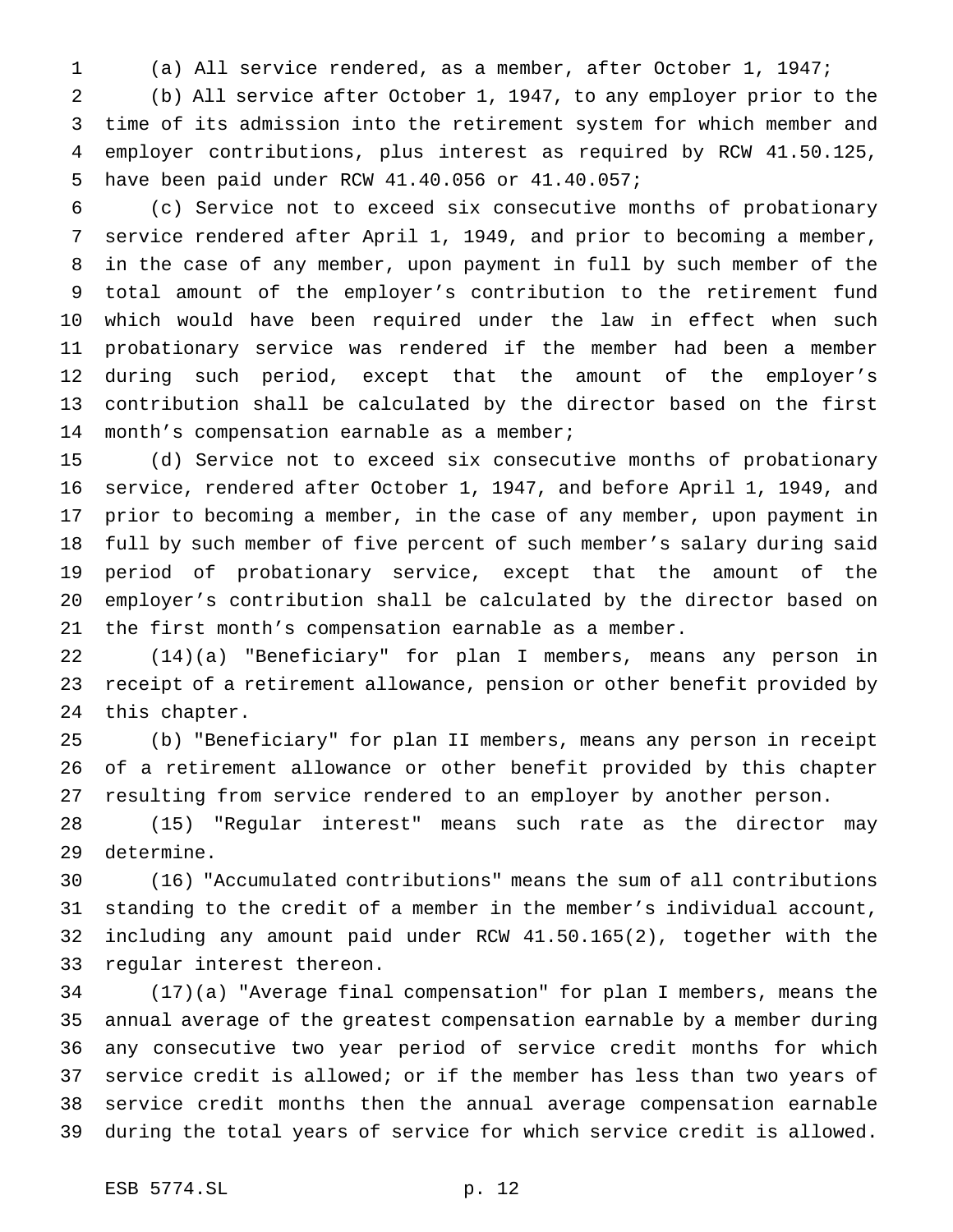(b) "Average final compensation" for plan II members, means the member's average compensation earnable of the highest consecutive sixty months of service credit months prior to such member's retirement, termination, or death. Periods constituting authorized leaves of absence may not be used in the calculation of average final compensation except under RCW 41.40.710(2).

 (18) "Final compensation" means the annual rate of compensation earnable by a member at the time of termination of employment.

 (19) "Annuity" means payments for life derived from accumulated contributions of a member. All annuities shall be paid in monthly installments.

 (20) "Pension" means payments for life derived from contributions made by the employer. All pensions shall be paid in monthly installments.

 (21) "Retirement allowance" means the sum of the annuity and the pension.

 (22) "Employee" means any person who may become eligible for membership under this chapter, as set forth in RCW 41.40.023.

 (23) "Actuarial equivalent" means a benefit of equal value when computed upon the basis of such mortality and other tables as may be adopted by the director.

 (24) "Retirement" means withdrawal from active service with a retirement allowance as provided by this chapter.

(25) "Eligible position" means:

 (a) Any position that, as defined by the employer, normally requires five or more months of service a year for which regular compensation for at least seventy hours is earned by the occupant thereof. For purposes of this chapter an employer shall not define "position" in such a manner that an employee's monthly work for that employer is divided into more than one position;

 (b) Any position occupied by an elected official or person 32 appointed directly by the governor, or appointed by the chief justice of the supreme court under RCW 2.04.240(2) or 2.06.150(2), for which compensation is paid.

 (26) "Ineligible position" means any position which does not conform with the requirements set forth in subsection (25) of this section.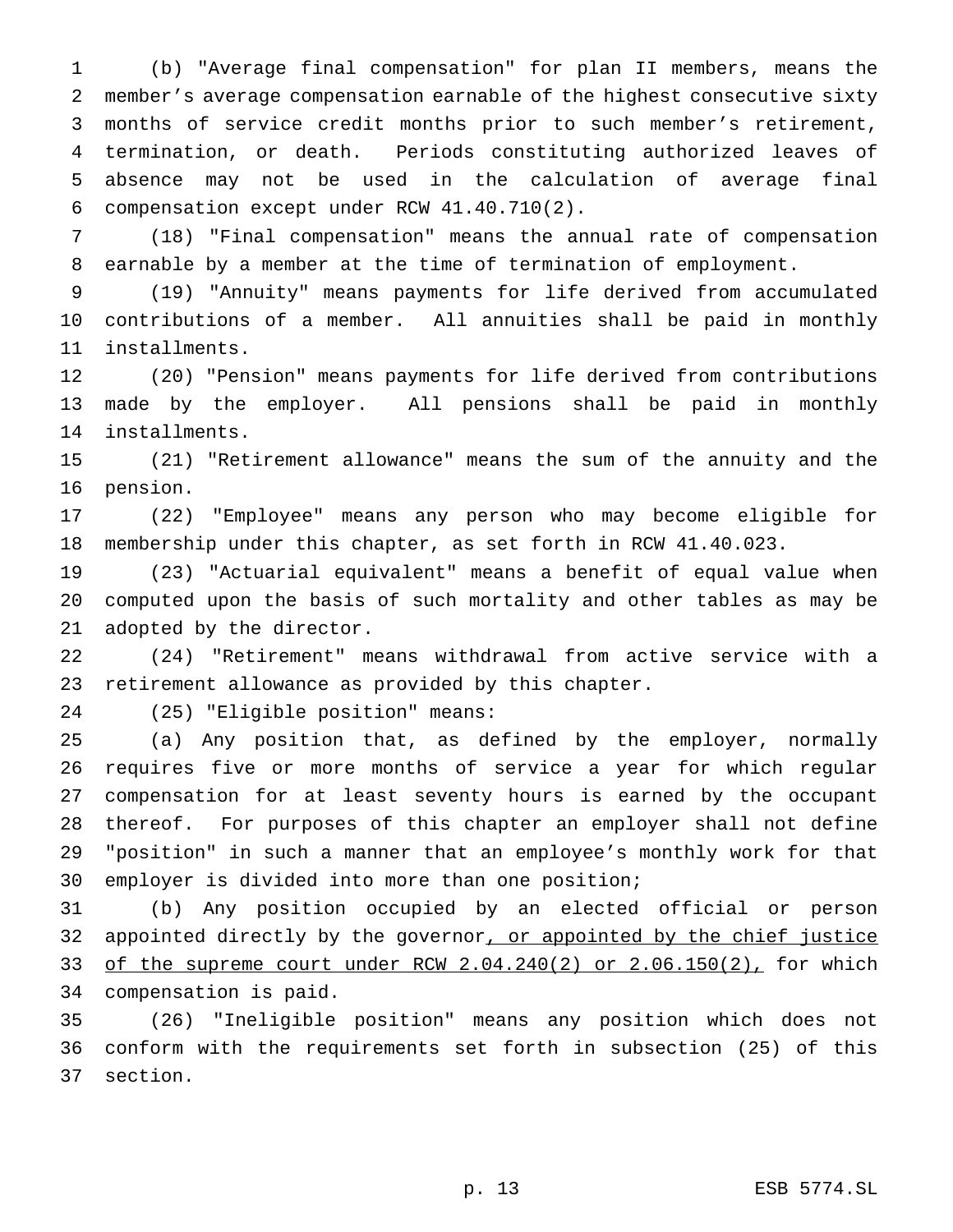(27) "Leave of absence" means the period of time a member is authorized by the employer to be absent from service without being separated from membership.

 (28) "Totally incapacitated for duty" means total inability to perform the duties of a member's employment or office or any other work for which the member is qualified by training or experience.

 (29) "Retiree" means any person in receipt of a retirement allowance or other benefit provided by this chapter resulting from service rendered to an employer while a member. A person is in receipt of a retirement allowance as defined in subsection (21) of this section or other benefit as provided by this chapter when the department mails, causes to be mailed, or otherwise transmits the retirement allowance warrant.

(30) "Director" means the director of the department.

 (31) "State elective position" means any position held by any person elected or appointed to state-wide office or elected or appointed as a member of the legislature.

 (32) "State actuary" or "actuary" means the person appointed pursuant to RCW 44.44.010(2).

 (33) "Plan I" means the public employees' retirement system, plan I providing the benefits and funding provisions covering persons who first became members of the system prior to October 1, 1977.

 (34) "Plan II" means the public employees' retirement system, plan II providing the benefits and funding provisions covering persons who first became members of the system on and after October 1, 1977.

 (35) "Index" means, for any calendar year, that year's annual average consumer price index, Seattle, Washington area, for urban wage earners and clerical workers, all items, compiled by the bureau of labor statistics, United States department of labor.

 (36) "Index A" means the index for the year prior to the determination of a postretirement adjustment.

(37) "Index B" means the index for the year prior to index A.

 (38) "Index year" means the earliest calendar year in which the index is more than sixty percent of index A.

 (39) "Adjustment ratio" means the value of index A divided by index B.

 (40) "Annual increase" means, initially, fifty-nine cents per month per year of service which amount shall be increased each July 1st by three percent, rounded to the nearest cent.